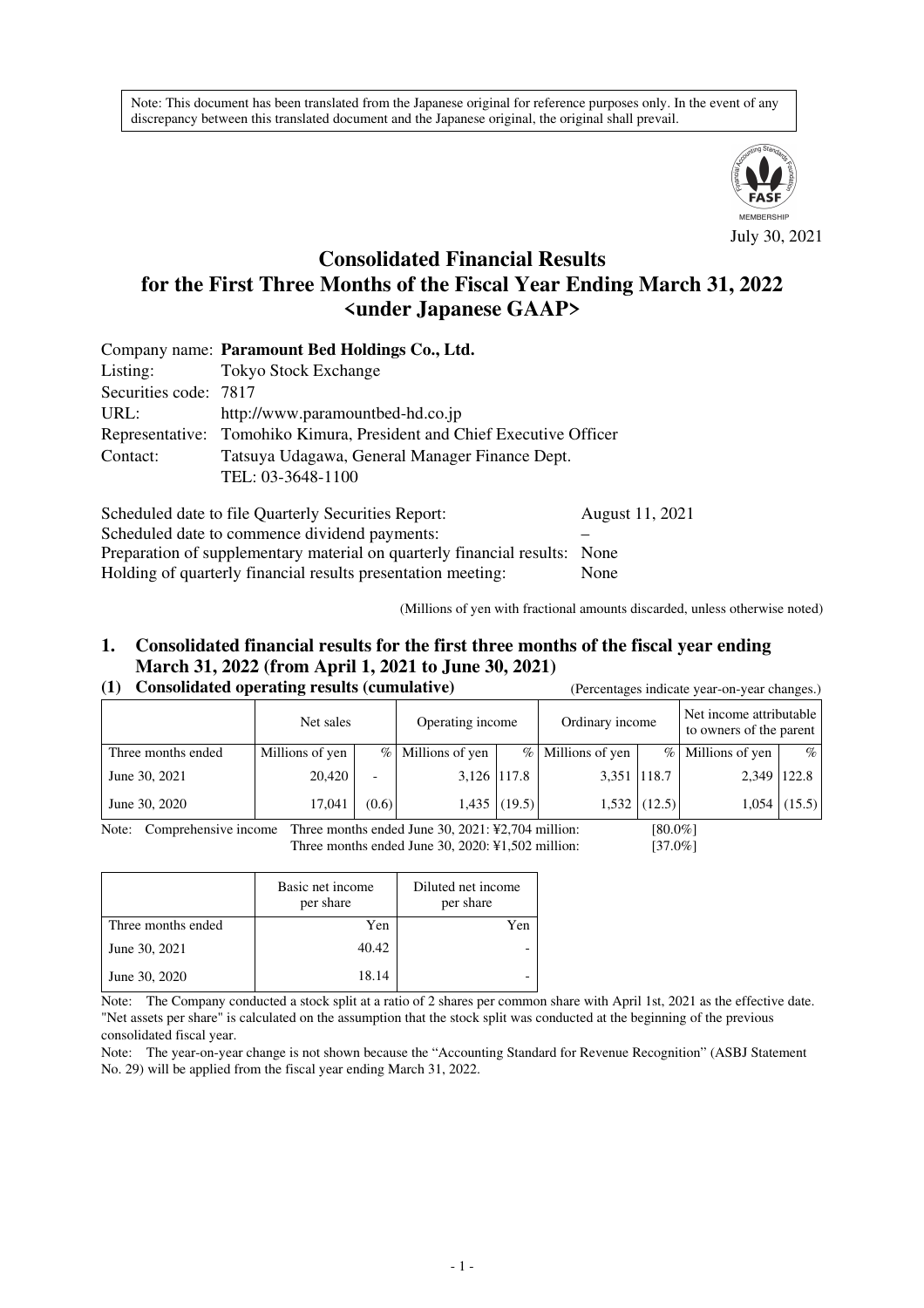## **(2) Consolidated financial position**

|                | Total assets    | Net assets      | Equity-to-asset ratio |
|----------------|-----------------|-----------------|-----------------------|
| As of          | Millions of yen | Millions of yen | %                     |
| June 30, 2021  | 151,652         | 115,005         | 75.8                  |
| March 31, 2021 | 154,358         | 113,822         | 73.7                  |

Reference: Equity

As of June 30, 2021: ¥115,005 million As of March 31, 2021: ¥113,822 million

#### **2. Dividends**

|                                                    |                          | Dividends per share |                   |                 |        |  |  |  |
|----------------------------------------------------|--------------------------|---------------------|-------------------|-----------------|--------|--|--|--|
|                                                    | First quarter-end        | Second quarter-end  | Third quarter-end | Fiscal year-end | Total  |  |  |  |
|                                                    | Yen                      | Yen                 | Yen               | Yen             | Yen    |  |  |  |
| Fiscal year ended<br>March 31, 2021                | $\overline{\phantom{m}}$ | 50.00               | -                 | 53.00           | 103.00 |  |  |  |
| Fiscal year ending<br>March 31, 2022               | –                        |                     |                   |                 |        |  |  |  |
| Fiscal year ending<br>March 31, 2022<br>(Forecast) |                          | 26.00               |                   | 27.00           | 53.00  |  |  |  |

Note: Revisions to the dividends forecasts most recently announced: None

Note: The Company conducted a stock split at a ratio of 2 shares per common share with April 1st, 2021 as the effective date.

# **3. Consolidated earnings forecasts for the fiscal year ending March 31, 2021 (from April 1, 2021 to March 31, 2022)**

(Percentages indicate year-on-year changes.)

|                                         | Net sales          | Operating income |                    |       |                    |        |                    |        |        | Ordinary income |  | Net income<br>attributable to<br>owners of the parent |  |
|-----------------------------------------|--------------------|------------------|--------------------|-------|--------------------|--------|--------------------|--------|--------|-----------------|--|-------------------------------------------------------|--|
|                                         | Millions of<br>yen | $\%$             | Millions of<br>yen | $\%$  | Millions of<br>yen | $\%$   | Millions of<br>yen | $\%$   | Yen    |                 |  |                                                       |  |
| Six months ending<br>September 30, 2021 | 39,000             | —                | 5,000              | 7.6   | 5,250              | 7.3    | 3,450              | 31.4   | 59.36  |                 |  |                                                       |  |
| Fiscal year ending<br>March 31, 2022    | 81,000             | -                | 10,600             | (8.5) | 11,000             | (18.3) | 7,200              | (16.4) | 123,87 |                 |  |                                                       |  |

Note: Revisions to the earnings forecasts most recently announced: None

Note: The year-on-year change is not shown because the "Accounting Standard for Revenue Recognition" (ASBJ Statement No. 29) will be applied from the fiscal year ending March 31, 2022.